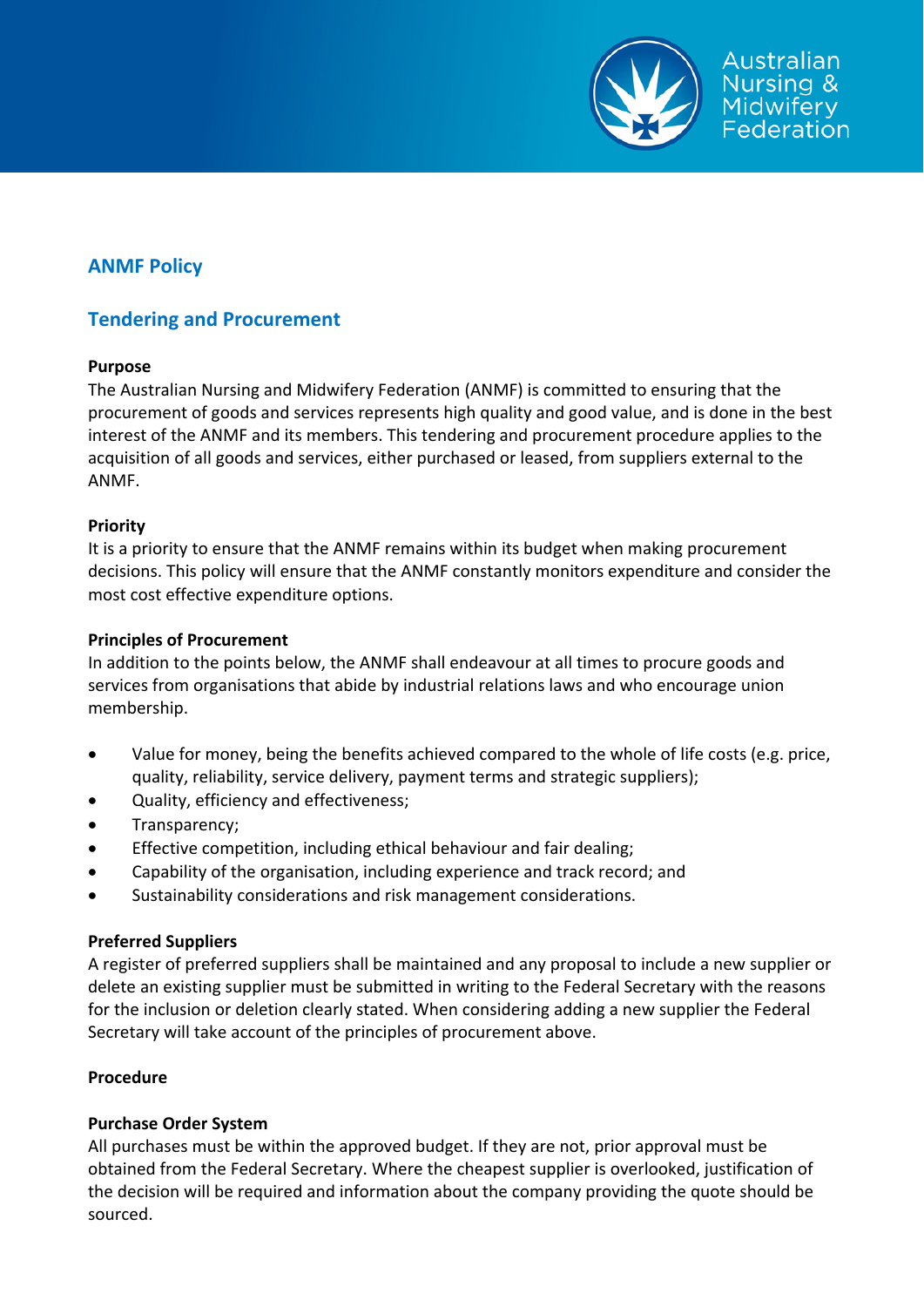

Purchase orders must be fully completed (i.e. name, address, date, description and quantity of goods) and a copy provided to Finance Manager. The invoice when received will be attached to the purchase order.

Variations of invoice value to the purchase order must be investigated and reported before approval for payment is granted.

#### **Procurement Policy**

**Step 1**  $\rightarrow$  determine if the approximate purchase value is within the approved budget. If this is unknown, the Federal Secretary or Finance Manager will be able to assist.

**Step 2**  $\rightarrow$  identify the approximate cost of goods or services being:

#### **Goods or Services**

- goods or services between \$0 ‐ \$500 written quotes are not required and authorisation can be obtained from the Federal Secretary by email or telephone – (go to step 6);
- goods or services between \$500 \$5,000 two written quotes required and approval required by Federal Secretary (go to step 3);
- goods or services between \$5,000 ‐ \$30,000 two written quotes required and approval required by the Federal Secretary (go to step 3);
- goods or services over \$30,001 formal tenders must be invited (go to step 3); or
- goods or services with an approximate annual expenditure of over \$200,000 formal tenders must be invited (go to step 3).

### **Goods and Services of a Capital Nature**

- goods or services of a capital nature between \$0 \$10,000 two written quotes required and approval required by the Federal Secretary (go to step 3);
- goods or services of a capital nature over \$10,000 formal tenders must be invited (go to step 3);

**Step 3**  $\rightarrow$  request quotations or formal tenders from suppliers.

- **Step 4**  $\rightarrow$  evaluate the quotations or tenders received ensuring that the principles of procurement in Clause 2 are taken into consideration.
- **Step 5**  $\rightarrow$  gain approval to commit to purchase from the Federal Secretary as per step 2. This requires providing the justified reason for the expenditure and the preferred supplier.

**Step 6**  $\rightarrow$  notify the successful supplier and inform the ANMF Finance Officer.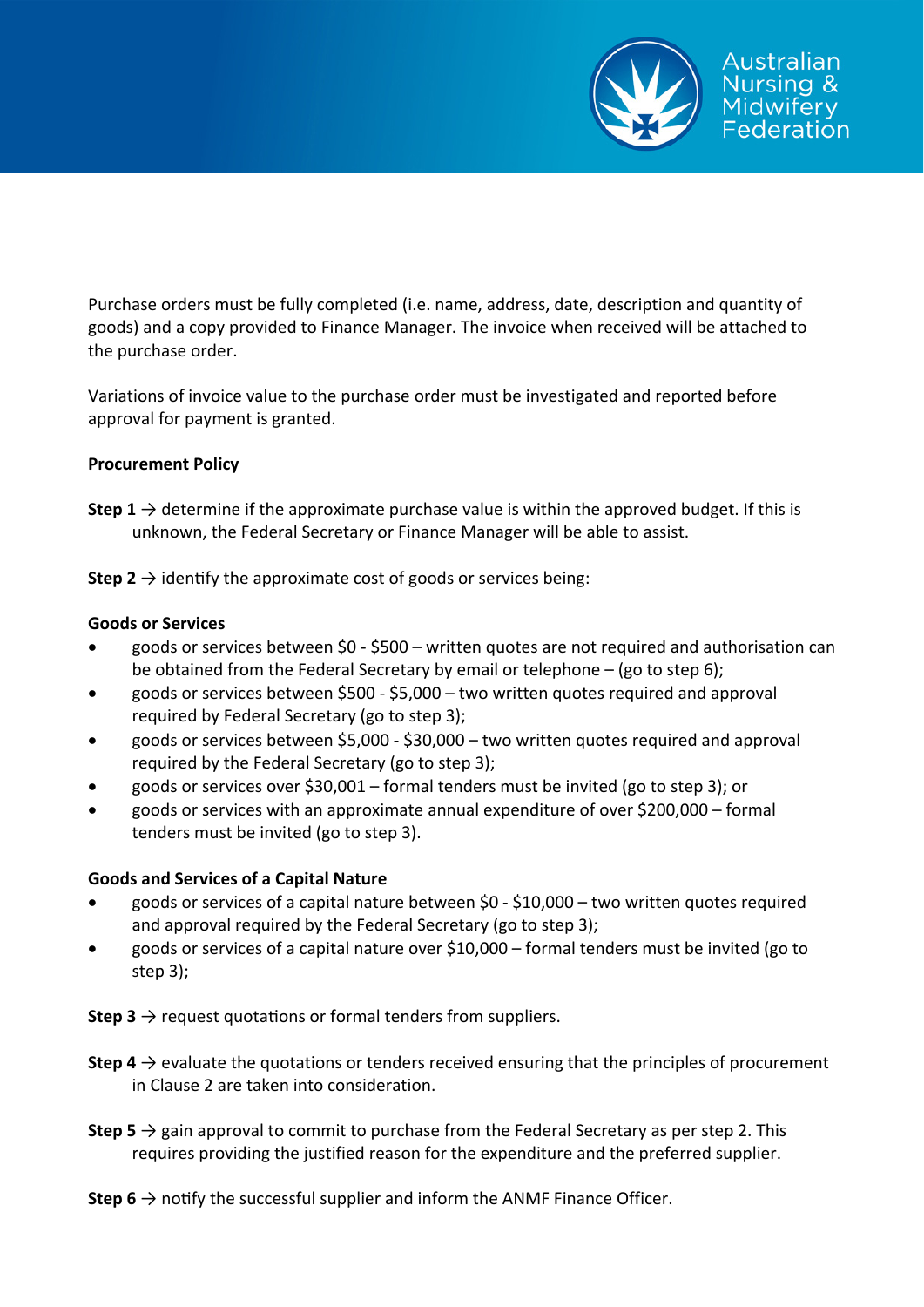

**Step**  $7 \rightarrow$  if quotations or tenders were received, the documentation including the justified reasoning for the decision must be provided to the Finance Officer for audit evidential purposes.

Ethical behaviour for procurement will be conducted with due regard to the ANMF's reputation, such that an external observer would readily conclude the Federation's procurement policy complies with rules and standards for correct procurement practice. Fair dealing means treating all suppliers equally, providing them with equal opportunity and information, and assessing them without bias against evaluation criteria.

### **Tendering**

Formal tenders are required if:

- (i) goods or services of a capital nature exceed \$10,000,
- (ii) operating goods or services exceed \$30,000, or
- (iii) goods or services with an approximate annual expenditure exceed \$200,000.

Tenders will be evaluated by the Federal Secretary, Assistant Federal Secretary and appropriate staff member as appropriate. Evaluation criteria will be weighted to assist in identifying suppliers offering best value for money and the most advantageous outcomes for the ANMF.

For the tendering process to be efficient, inappropriate or unnecessary costs and delays are to be minimised. The least‐cost choice should not be followed automatically, having regard to the criteria outlined in Principles above.

Tender documents must be treated with confidentiality at all times. If the need arises to make contact with any supplier, do not divulge any details of any other quote received, or make any commitment to order from the supplier contacted.

### **Contracts**

All contracts must be approved within the guidelines outlined in the ANMF's policies and procedures. Contracts must meet the terms and agreement of the successful tender and matches the successful tender documents.

Contracts will be sent to the ANMF Finance Officer for review prior to final agreement.

For contracts over \$30,000, legal advice will be sought prior to signing the contract.

No service contract will be approved for a period longer than three (3) years. Contracts will then be reviewed at their expiration.

Original signed contracts will be provided to the Federal Secretary to be kept in the master folder for audit evidential purposes.